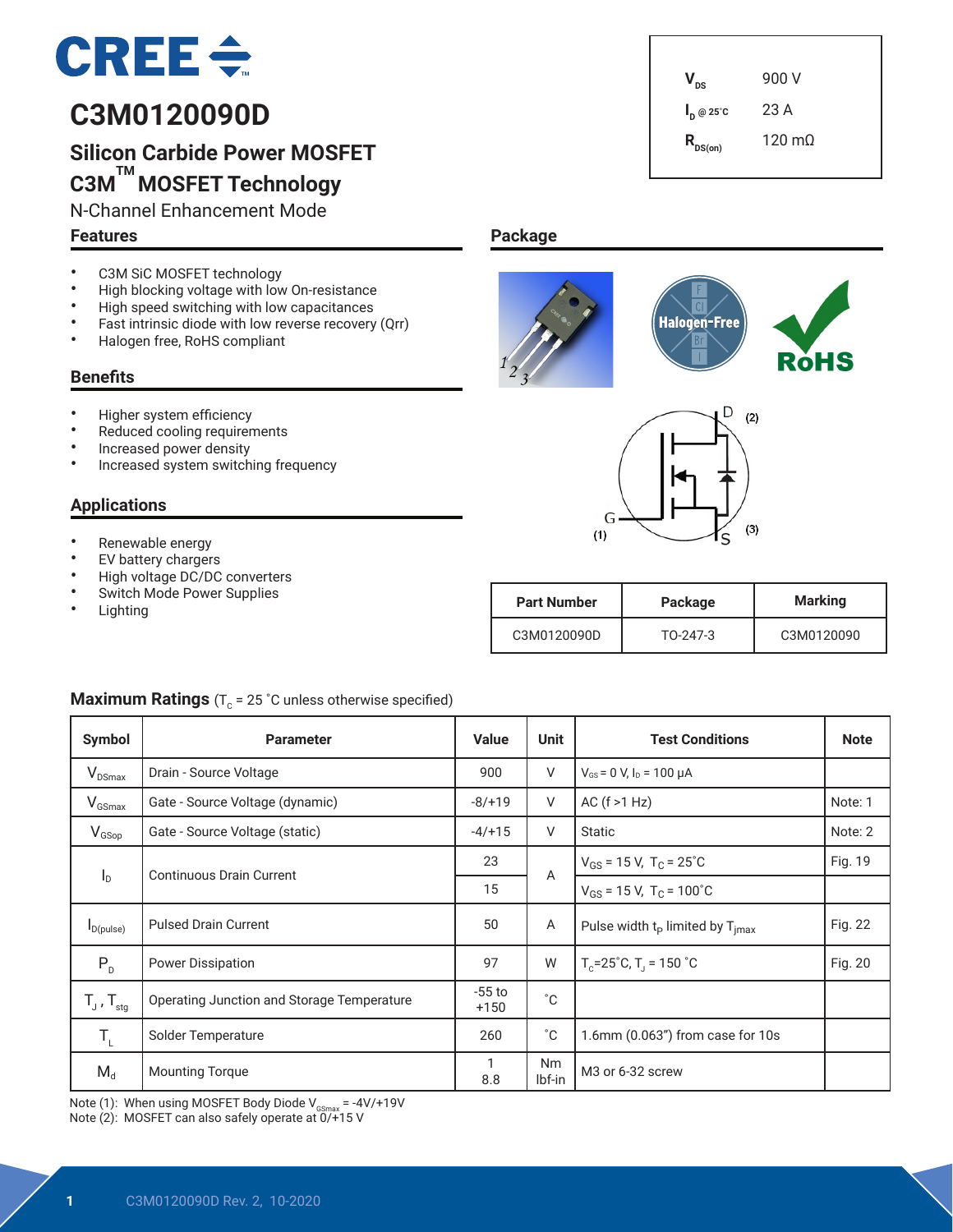

| Symbol                    | <b>Parameter</b>                           | Min. | Typ.           | Max.           | <b>Unit</b>                                                                 | <b>Test Conditions</b>                                                                | <b>Note</b>    |
|---------------------------|--------------------------------------------|------|----------------|----------------|-----------------------------------------------------------------------------|---------------------------------------------------------------------------------------|----------------|
| $V_{(BR)DSS}$             | Drain-Source Breakdown Voltage             | 900  |                |                | $\vee$                                                                      | $V_{GS}$ = 0 V, $I_D$ = 100 $\mu$ A                                                   |                |
|                           |                                            | 1.8  | 2.1            | 3.5            | $\vee$                                                                      | $V_{DS} = V_{GS}$ , $I_D = 3$ mA                                                      |                |
| $V_{GS(th)}$              | <b>Gate Threshold Voltage</b>              |      | 1.6            |                | $\vee$                                                                      | $V_{DS} = V_{GS}$ , $I_D = 3$ mA, $T_J = 150$ °C                                      | Fig. 11        |
| $I_{DSS}$                 | Zero Gate Voltage Drain Current            |      | $\mathbf{1}$   | 100            | μA                                                                          | $V_{DS}$ = 900 V, $V_{GS}$ = 0 V                                                      |                |
| $I_{GSS}$                 | Gate-Source Leakage Current                |      | 10             | 250            | nA                                                                          | $V_{GS}$ = 15 V, $V_{DS}$ = 0 V                                                       |                |
|                           | Drain-Source On-State Resistance           |      | 120            | 155            | $m\Omega$                                                                   | $V_{GS}$ = 15 V, $I_D$ = 15 A                                                         | Fig. 4,        |
| $R_{\rm DS(on)}$          |                                            |      | 170            |                |                                                                             | $V_{GS}$ = 15 V, $I_D$ = 15 A, T <sub>J</sub> = 150°C                                 | 5, 6           |
| $q_{fs}$                  | Transconductance                           |      | 8.9            |                | S                                                                           | $V_{DS}$ = 20 V, $I_{DS}$ = 15 A                                                      | Fig. 7         |
|                           |                                            |      | 7.1            |                |                                                                             | $V_{DS}$ = 20 V, I <sub>DS</sub> = 15 A, T <sub>J</sub> = 150 °C                      |                |
| $C_{iss}$                 | Input Capacitance                          |      | 414            |                |                                                                             |                                                                                       |                |
| $C_{\text{oss}}$          | <b>Output Capacitance</b>                  |      | 48             |                | pF                                                                          | $V_{GS}$ = 0 V, $V_{DS}$ = 600 V                                                      | Fig. 17,<br>18 |
| $C_{\text{rss}}$          | Reverse Transfer Capacitance               |      | 3              |                |                                                                             | $f = 1$ MHz<br>$V_{AC}$ = 25 mV                                                       |                |
| E <sub>oss</sub>          | C <sub>oss</sub> Stored Energy             |      | 10.6           |                | μJ                                                                          |                                                                                       | Fig. 16        |
| $E_{ON}$                  | Turn-On Switching Energy (Body Diode FWD)  |      | 176            |                | $V_{DS}$ = 400 V, V <sub>GS</sub> = -4 V/15 V, I <sub>D</sub> = 15 A,<br>μJ |                                                                                       | Fig. 26,       |
| $E_{OFF}$                 | Turn Off Switching Energy (Body Diode FWD) |      | 36             |                |                                                                             | $R_{G(ext)} = 2.5\Omega$ , L= 99 µH, T <sub>J</sub> = 150°C                           | 29             |
| $t_{d(on)}$               | Turn-On Delay Time                         |      | 6              |                |                                                                             |                                                                                       |                |
| t,                        | <b>Rise Time</b>                           |      | 32             |                |                                                                             | $V_{DD}$ = 400 V, $V_{GS}$ = -4 V/15 V<br>$I_D = 15$ A, $R_{G(ext)} = 2.5$ $\Omega$ , | Fig. 27,<br>29 |
| $t_{d(off)}$              | Turn-Off Delay Time                        |      | 14             |                | ns                                                                          | Timing relative to $V_{\text{nc}}$<br>Inductive load                                  |                |
| $t_{\rm f}$               | <b>Fall Time</b>                           |      | $\overline{7}$ |                |                                                                             |                                                                                       |                |
| $R_{G(int)}$              | Internal Gate Resistance                   |      | 13             |                | $\Omega$                                                                    | $f = 1$ MHz, $V_{AC} = 25$ mV                                                         |                |
| $Q_{qs}$                  | Gate to Source Charge                      |      | 5              |                |                                                                             | $V_{DS}$ = 400 V, $V_{GS}$ = -4 V/15 V                                                |                |
| $Q_{gd}$                  | 8<br>Gate to Drain Charge                  |      | nC             | $I_{D} = 15 A$ | Fig. 12                                                                     |                                                                                       |                |
| $\mathsf{Q}_{\texttt{g}}$ | <b>Total Gate Charge</b>                   |      | 21             |                |                                                                             | Per IEC60747-8-4 pg 21                                                                |                |

# **Reverse Diode Characteristics** (T<sub>c</sub> = 25°C unless otherwise specified)

| Symbol    | <b>Parameter</b>                 | Typ. | Max. | <b>Unit</b> | <b>Test Conditions</b>                                                                                        | <b>Note</b>      |
|-----------|----------------------------------|------|------|-------------|---------------------------------------------------------------------------------------------------------------|------------------|
| $V_{SD}$  |                                  | 4.8  |      | V           | $V_{\text{cs}}$ = -4 V, $I_{\text{sn}}$ = 7.5 A                                                               | Fig. 8,<br>9, 10 |
|           | Diode Forward Voltage            | 4.4  |      | V           | $V_{\text{gs}}$ = -4 V, I <sub>sp</sub> = 7.5 A, T <sub>j</sub> = 150 °C                                      |                  |
| Is.       | Continuous Diode Forward Current |      | 15   | A           | $V_{\text{eq}} = -4 V$                                                                                        | Note 1           |
| Is, pulse | Diode pulse Current              |      | 50   | A           | $V_{\text{cs}}$ = -4 V, pulse width t <sub>p</sub> limited by T <sub>imax</sub>                               | Note 1           |
| $t_{rr}$  | Reverse Recover time             | 28   |      | ns          |                                                                                                               |                  |
| $Q_{rr}$  | Reverse Recovery Charge          | 127  |      | nC          | $V_{cs}$ = -4 V, I <sub>SD</sub> = 15 A, V <sub>R</sub> = 400 V<br>dif/dt = 600 A/µs, T <sub>J</sub> = 150 °C | Note 1           |
| 'rrm      | Peak Reverse Recovery Current    | 6    |      | A           |                                                                                                               |                  |

### **Thermal Characteristics**

| <b>Symbol</b>  | <b>Parameter</b>                            | Max. | Unit | <b>Test Conditions</b> | <b>Note</b> |
|----------------|---------------------------------------------|------|------|------------------------|-------------|
| $R_{0JC}$      | Thermal Resistance from Junction to Case    | 1.3  |      |                        |             |
| $R_{\theta$ JA | Thermal Resistance From Junction to Ambient | 40   | °C/W |                        | Fig. 21     |

Note (3): Turn-off and Turn-on switching energy and timing values measured using SiC MOSFET Body Diode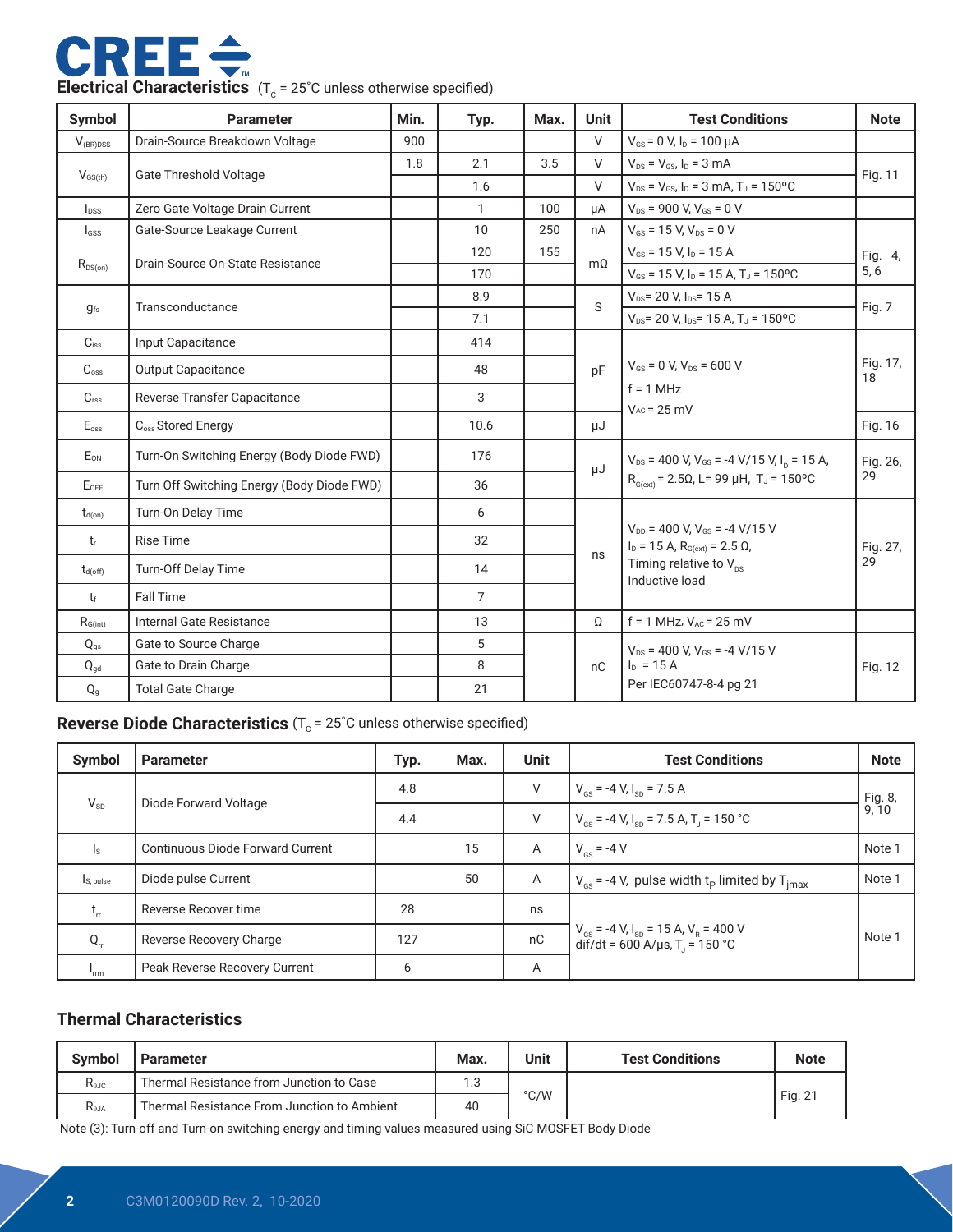



Figure 1. Output Characteristics  $T_J = -55$  °C







Figure 2. Output Characteristics  $T_J = 25 °C$ 







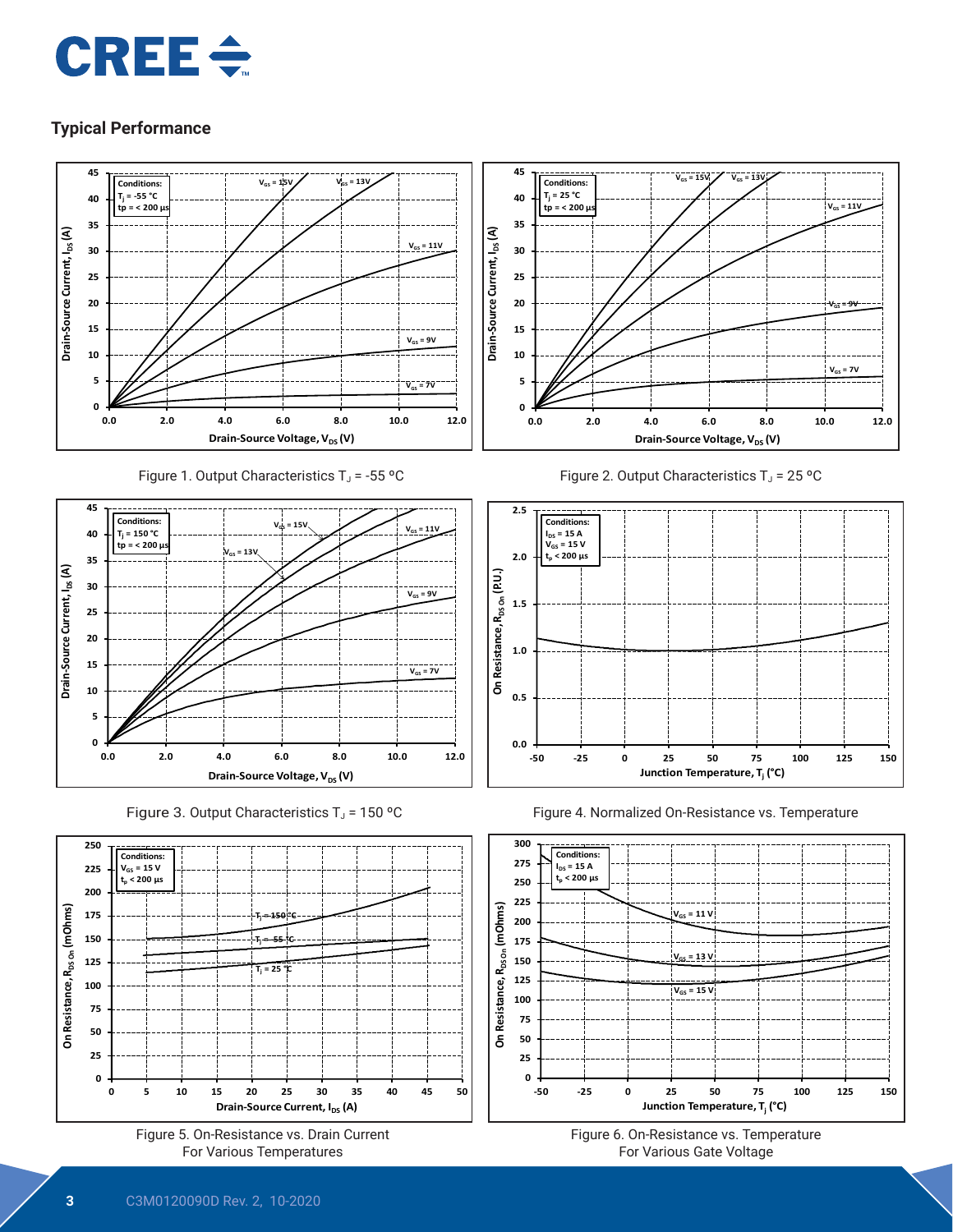



Figure 11. Threshold Voltage vs. Temperature Figure 12. Gate Charge Characteristics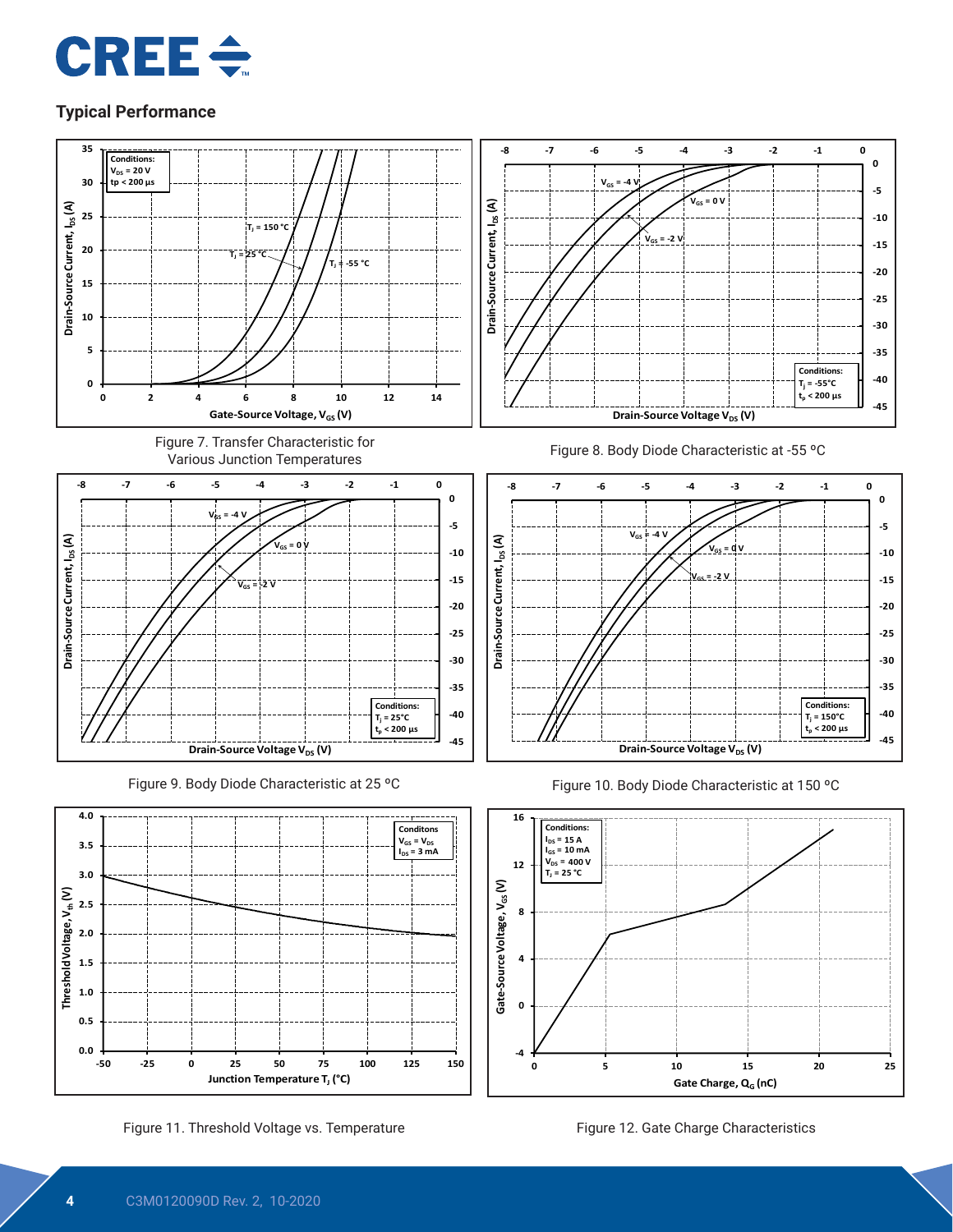



Figure 13. 3rd Quadrant Characteristic at -55 °C Figure 14. 3rd Quadrant Characteristic at 25 °C



Figure 15. 3rd Quadrant Characteristic at 150 ºC









Figure 16. Output Capacitor Stored Energy



Figure 18. Capacitances vs. Drain-Source Voltage (0 - 900V)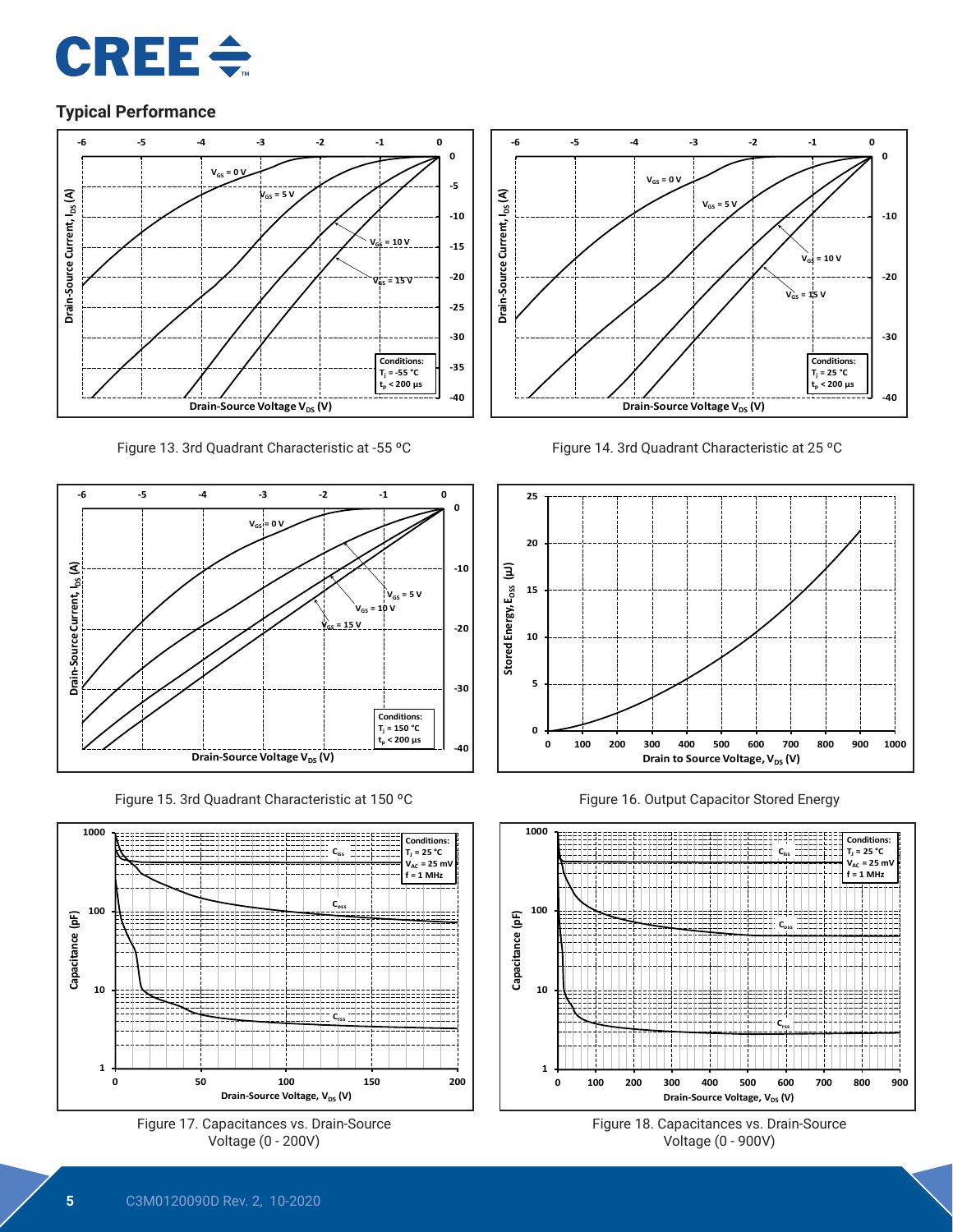



Drain Current (V $_{\text{DD}}$  = 400V)

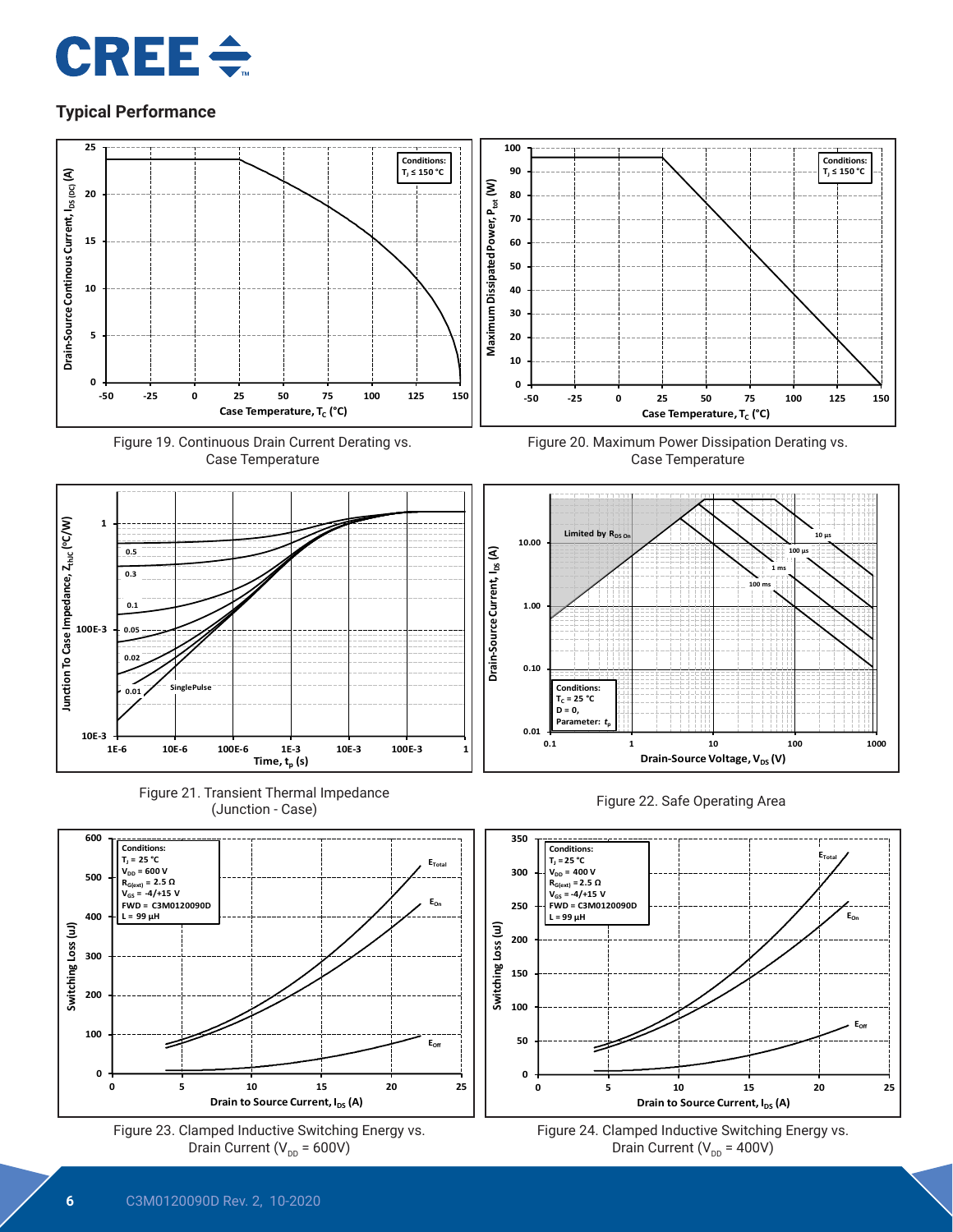



Figure 25. Clamped Inductive Switching Energy vs.  $R_{G(\text{ext})}$ 



Figure 27. Switching Times vs.  $R_{G(ext)}$ 



Figure 26. Clamped Inductive Switching Energy vs. **Temperature** 



Figure 28. Switching Times Definition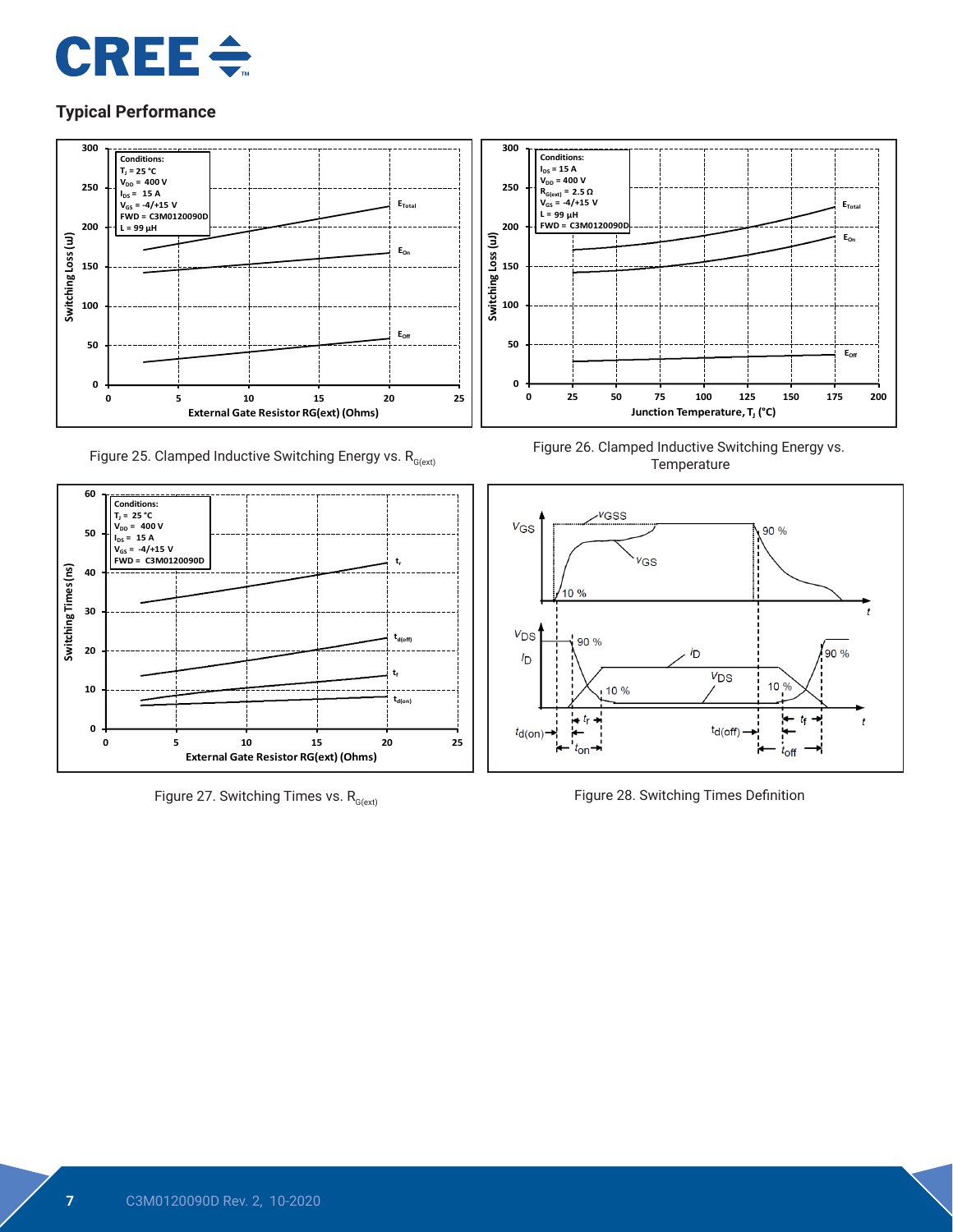

**Test Circuit Schematic**



Figure 29. Clamped Inductive Switching Test Circuit

Note (3): Turn-off and Turn-on switching energy and timing values measured using SiC MOSFET Body Diode as shown above.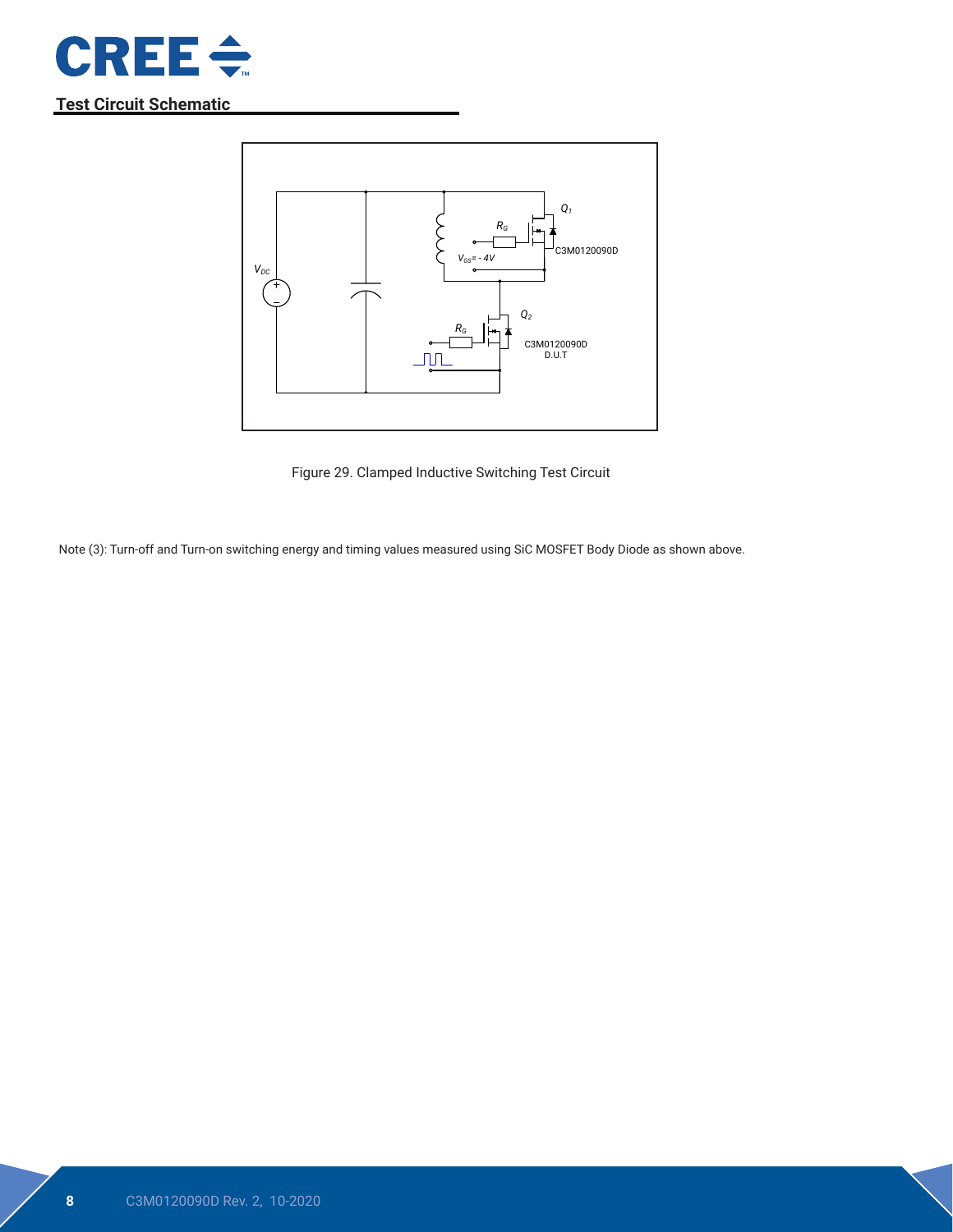

## **Package Dimensions**

# Package TO-247-3



|                | <b>MILLIMETERS</b> |            | <b>INCHES</b> |            |  |  |
|----------------|--------------------|------------|---------------|------------|--|--|
| <b>SYM</b>     | <b>MIN</b>         | <b>MAX</b> | <b>MIN</b>    | <b>MAX</b> |  |  |
| A              | 4.83               | 5.21       | .190          | .205       |  |  |
| A <sub>1</sub> | 2.29               | 2.54       | .090          | .100       |  |  |
| A2             | 1.91               | 2.16       | .075          | .085       |  |  |
| b              | 1.07               | 1.33       | .042          | .052       |  |  |
| b1             | 1.91               | 2.41       | .075          | .095       |  |  |
| b3             | 2.87               | 3.38       | .113          | .133       |  |  |
| $\mathbf c$    | 0.55               | 0.68       | .022          | .027       |  |  |
| D              | 20.80              | 21.10      | .819          | .831       |  |  |
| D1             | 16.25              | 17.65      | .640          | .695       |  |  |
| D <sub>2</sub> | 0.95               | 1.25       | .037          | .049       |  |  |
| E              | 15.75              | 16.13      | .620          | .635       |  |  |
| E1             | 13.10              | 14.15      | .516          | .557       |  |  |
| E2             | 3.68               | 5.10       | .145          | .201       |  |  |
| E3             | 1.00               | 1.90       | .039          | .075       |  |  |
| E4             | 12.38              | 13.43      | .487          | .529       |  |  |
| e              | 5.44 BSC           |            | .214 BSC      |            |  |  |
| ${\bf N}$      | 3                  |            | 3             |            |  |  |
| L              | 19.81              | 20.32      | .780          | .800       |  |  |
| L1             | 4.10               | 4.40       | .161          | .173       |  |  |
| øΡ             | 3.51               | 3.65       | .138          | .144       |  |  |
| Q              | 5.49               | 6.00       | .216          | .236       |  |  |
| S              | 6.04               | 6.30       | .238          | .248       |  |  |
| T              | 17.5° REF.         |            |               |            |  |  |
| W              | $3.5^{\circ}$ REF. |            |               |            |  |  |
| X              | 4° REF.            |            |               |            |  |  |

COMPANY ASE Weihai

Pinout Information:

DWG NO. 98WHP03165A

|  |  |  |  | $Pin 1 = Gate$ |
|--|--|--|--|----------------|
|--|--|--|--|----------------|

- Pin 2,  $4 = \text{Drain}$
- Pin  $3 =$  Source

TITLE:

## **Recommended Solder Pad Layout**